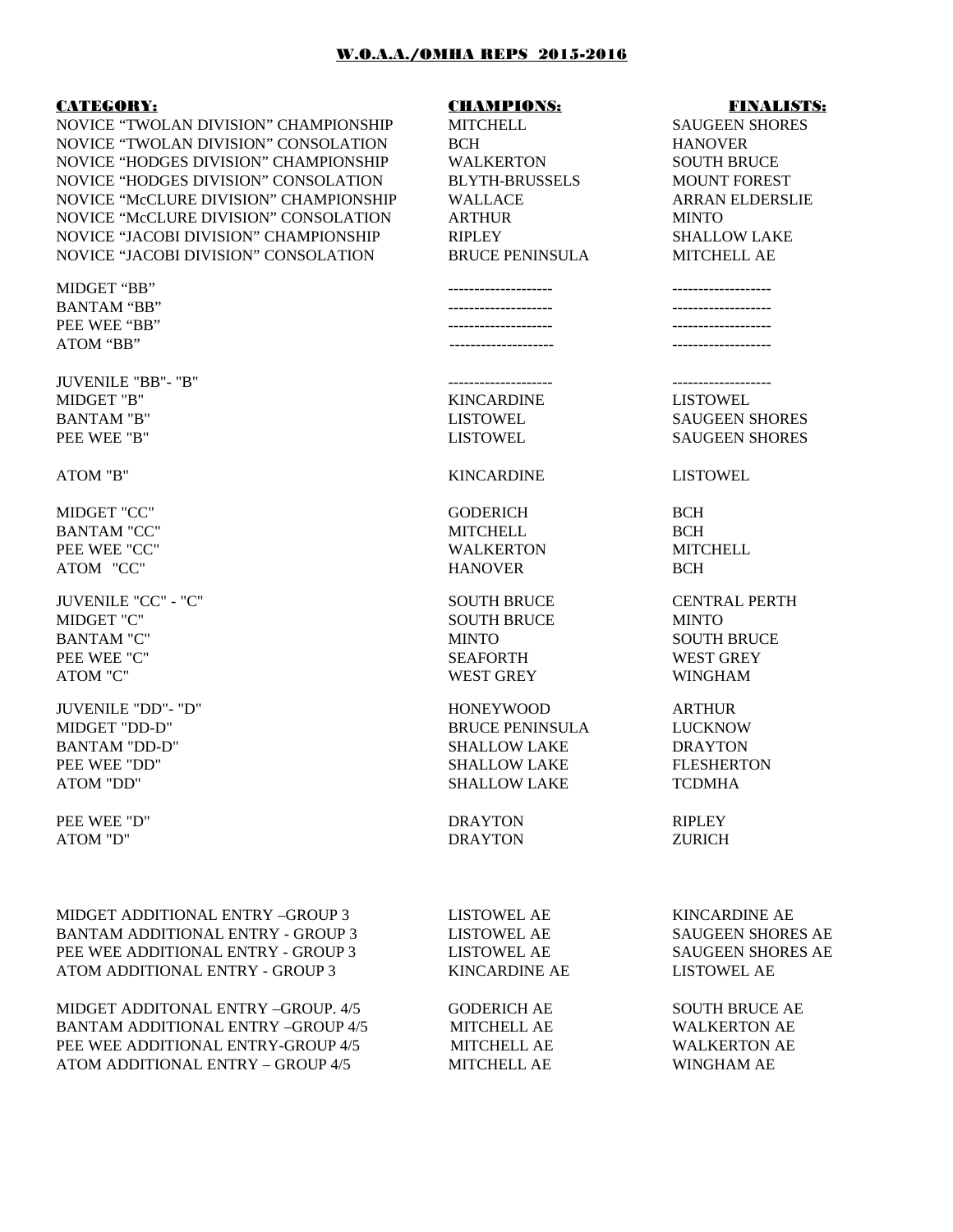# WESTERN ONTARIO ATHLETIC ASSOCIATION 2015-2016 MINOR HOCKEY "REP." LEAGUE PLAY-OFFS CHAMPIONS & FINALISTS

| <b>CATEGORY:</b>                                        |                                                                        | <b>CHAMPIONS:</b>                                                              | FINALISTS:                                                                     |  |
|---------------------------------------------------------|------------------------------------------------------------------------|--------------------------------------------------------------------------------|--------------------------------------------------------------------------------|--|
| <u>АТОМ:</u>                                            | <b>CONVENOR:</b> Kaye Holmes                                           |                                                                                |                                                                                |  |
| ALF LOCKRIDGE CHAMPIONSHIP<br>DAVE NEILSON CHAMPIONSHIP | W.T. "DOC" CRUICKSHANK CHAMPIONSHIP<br>M.L. "TORY" GREGG CHAMPIONSHIP  | <b>KINCARDINE</b><br><b>TCDMHA</b><br><b>SEAFORTH</b><br><b>MITCHELL AE</b>    | <b>LISTOWEL</b><br><b>HANOVER</b><br>BRUCE PENINSULA<br><b>ARRAN ELDERSLIE</b> |  |
| <b>PEE WEE:</b>                                         | <b>CONVENOR: Barry MacDonald</b>                                       |                                                                                |                                                                                |  |
| ALF LOCKRIDGE CHAMPIONSHIP<br>DAVE NEILSON CHAMPIONSHIP | W.T. "DOC" CRUICKSHANK CHAMPIONSHIP<br>M.L. "TORY" GREGG CHAMPIONSHIP  | <b>LISTOWEL</b><br><b>SEAFORTH</b><br><b>MINTO</b><br><b>ZURICH</b>            | <b>SHALLOW LAKE</b><br><b>DRAYTON</b><br><b>RIPLEY</b><br>LISTOWEL AE          |  |
| <b>BANTAM:</b>                                          | <b>CONVENOR: Paul Sebastian</b>                                        |                                                                                |                                                                                |  |
| ALF LOCKRIDGE CHAMPIONSHIP<br>DAVE NEILSON CHAMPIONSHIP | W.T. "DOC" CRUICKSHANK CHAMPIONSHIP<br>M. L. "TORY" GREGG CHAMPIONSHIP | <b>SOUTH BRUCE</b><br><b>WEST GREY</b><br><b>WALKERTON</b><br><b>NO SERIES</b> | <b>SHALLOW LAKE</b><br><b>GODERICH</b><br>MITCHELL AE<br><b>NO SERIES</b>      |  |
| MIDGET:                                                 | <b>CONVENOR: Paul Sebastian</b>                                        |                                                                                |                                                                                |  |
| ALF LOCKRIDGE CHAMPIONSHIP<br>DAVE NEILSON CHAMPIONSHIP | W.T. "DOC" CRUICKSHANK CHAMPIONSHIP<br>M. L. "TORY" GREGG CHAMPIONSHIP | <b>GODERICH</b><br><b>HANOVER</b><br><b>SHALLOW LAKE</b><br><b>NO SERIES</b>   | <b>MINTO</b><br><b>LUCKNOW</b><br><b>ZURICH</b><br><b>NO SERIES</b>            |  |
| <b>JUVENILE:</b>                                        | <b>CONVENOR:</b> Lisa Campbell                                         |                                                                                |                                                                                |  |
|                                                         | HUGH HODGES MEMORIAL TROPHY                                            | <b>ARTHUR</b>                                                                  | <b>SOUTH BRUCE</b>                                                             |  |